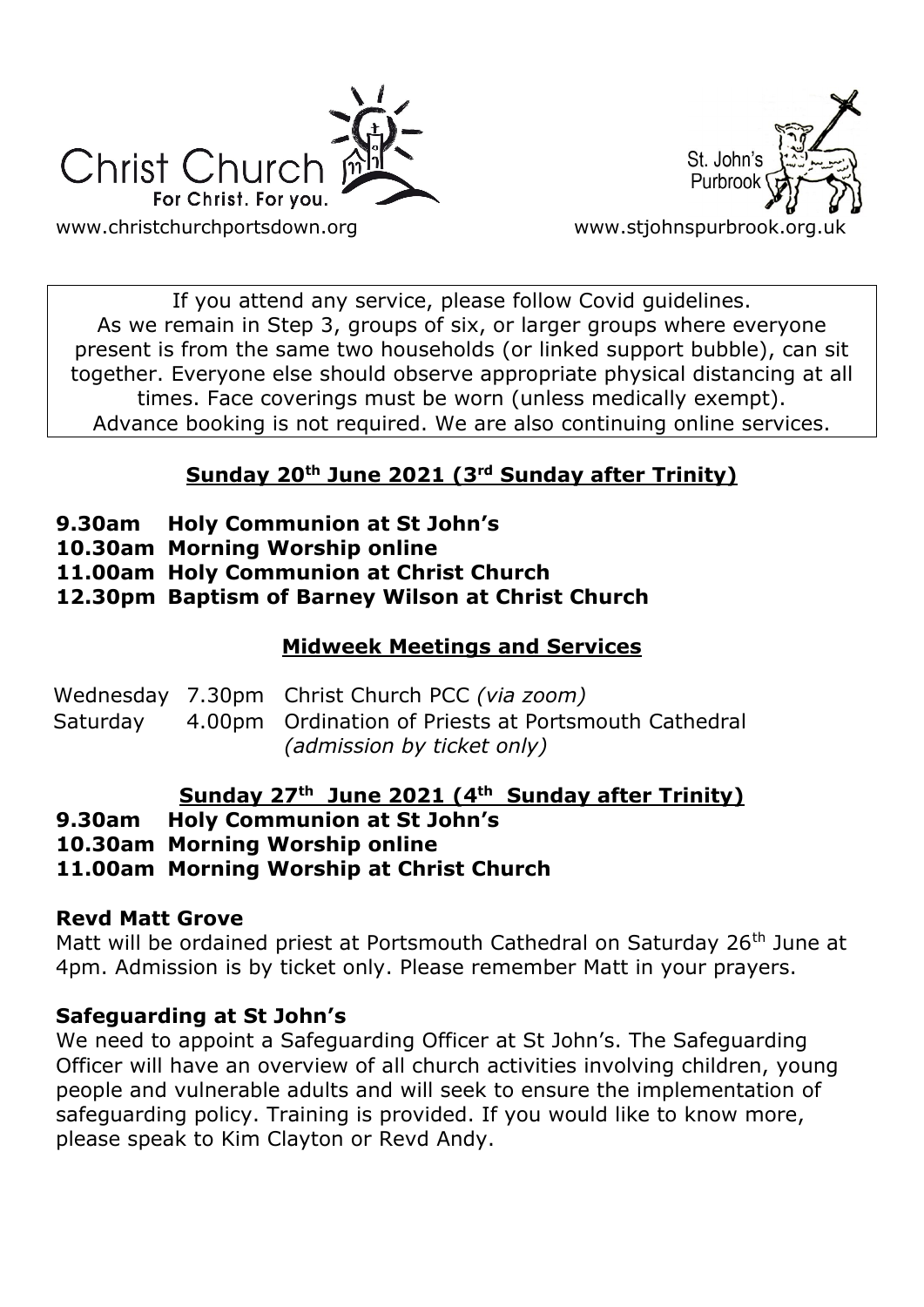#### **ANNUAL MEETINGS**

**St John's APCM** will be held on Sunday 4<sup>th</sup> July. This will now be included **in the 9.30 service.** We need to elect 2 churchwardens and 4 PCC members. If you would like a nomination form for any of these vacancies, please speak to the Vicar. Copies of the accounts for 2020 will be available next week.

**Christ Church APCM** will be held on Wednesday 14<sup>th</sup> July at 7.15pm in the church and via zoom. Please email the Vicar for details of the Zoom meeting. We need to elect 2 churchwardens, 1 Deanery Synod member and 6 PCC members. If you would like a nomination form for any of these vacancies, please speak to the Vicar. The annual report (which includes the accounts for 2020) will be on the website. If you would like a printed copy, please contact Jacqui Wilson.

#### **CHRISTIAN AID**

The Christ Church collection for Christian Aid Week raised

| <b>TOTAL</b>       | £751.71 |
|--------------------|---------|
| <b>PCC Grant</b>   | £150.00 |
| Envelope donations | £441.00 |
| Cake Sale          | £160.71 |

Thank you to all for your support and to Jackie Quinn for co-ordinating.

|                      | <b>CONTACTS</b>                            |
|----------------------|--------------------------------------------|
| <b>Vicar</b>         | <b>Revd Andy Wilson</b> (day off Monday)   |
|                      | vicar@christchurchportsdown.org            |
|                      | purbrookvicar@gmail.com                    |
| <b>Associate</b>     | <b>Revd Laura Cameron</b>                  |
| <b>Minister</b>      | revdlauracameron@gmail.com                 |
| <b>Curate</b>        | <b>Revd Matt Grove</b> (day off Friday)    |
|                      | matt.grove@christchurchportsdown.org       |
| Churchwarden         | <b>Stephen Anderson</b>                    |
| <b>CCP</b>           | stephen.anderson@christchurchportsdown.org |
| <b>Churchwarden</b>  | <b>Karina Golledge</b>                     |
| <b>CCP</b>           | thegolledges@btinternet.com                |
| <b>Administrator</b> | <b>Emma Evans</b>                          |
|                      | parish.office@christchurchportsdown.org    |
| <b>Hall Manager</b>  | Jacqui Wilson                              |
| <b>CCP</b>           | hall.manager@christchurchportsdown.org     |
| Website              | <b>Matt Doe</b>                            |
|                      | webmaster@christchurchportsdown.org        |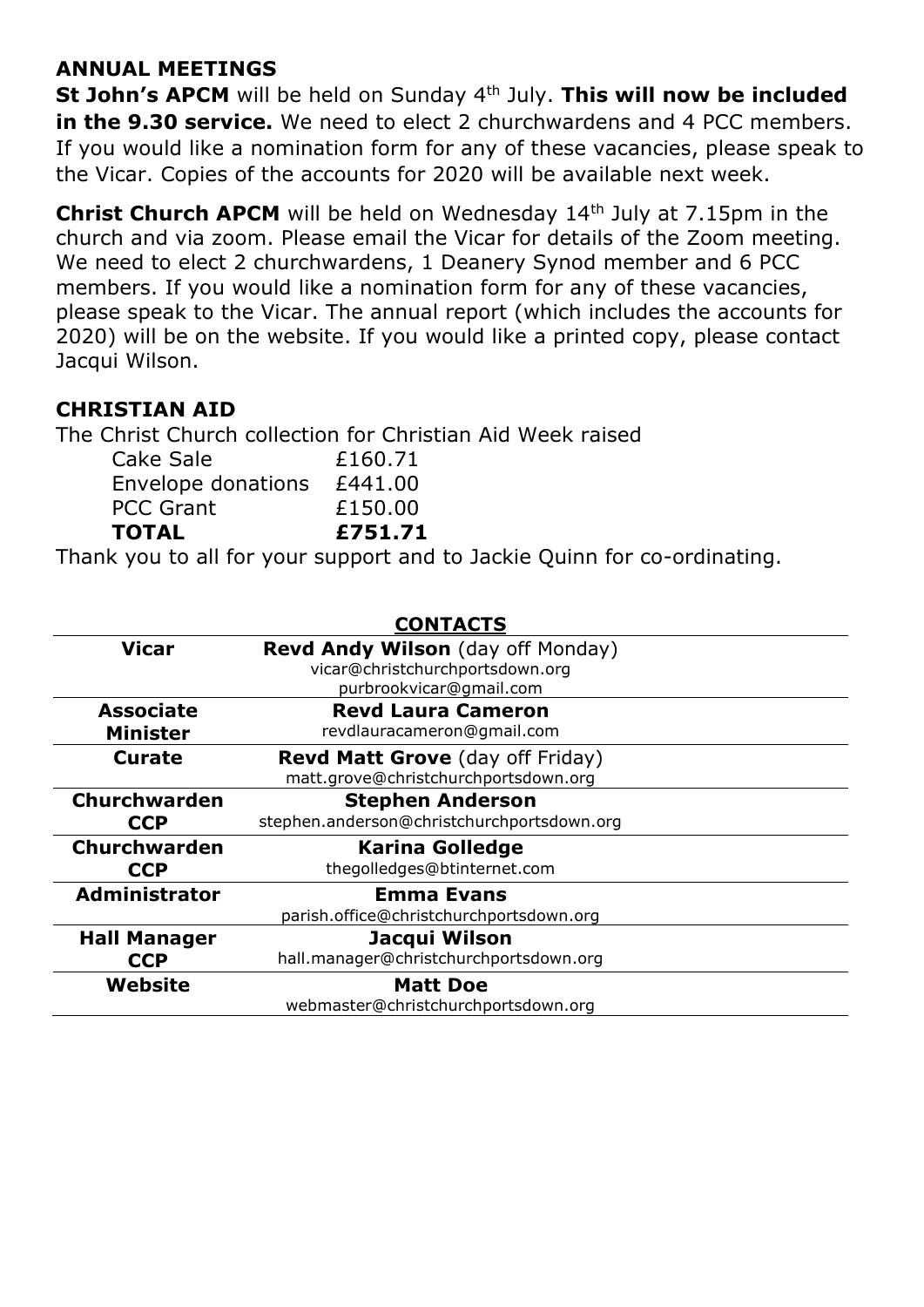# **Sunday 20 June 2021**

3rd Sunday after Trinity

## **Collect**

Almighty God, you have broken the tyranny of sin and have sent the Spirit of your Son into our hearts whereby we call you Father: give us grace to dedicate our freedom to your service, that we and all creation may be brought to the glorious liberty of the children of God; through Jesus Christ your Son our Lord, who is alive and reigns with you, in the unity of the Holy Spirit, one God, now and for ever. *Amen*

## **Job 38:1–11**

**<sup>38</sup>** Then the Lord answered Job out of the whirlwind: <sup>2</sup> 'Who is this that darkens counsel by words without knowledge? <sup>3</sup> Gird up your loins like a man, I will question you, and you shall declare to me. <sup>4</sup> 'Where were you when I laid the foundation of the earth? Tell me if you have understanding.<sup>5</sup> Who determined its measurements—surely you know! Or who stretched the line upon it?  $6$  On what were its bases sunk, or who laid its cornerstone  $<sup>7</sup>$  when the morning stars sang together and all the</sup> heavenly beings shouted for joy? <sup>8</sup> 'Or who shut in the sea with doors when it burst out from the womb? $-$ <sup>9</sup> when I made the clouds its garment, and thick darkness its swaddling band, <sup>10</sup> and prescribed bounds for it, and set bars and doors,  $11$  and said, "Thus far shall you come, and no farther, and here shall your proud waves be stopped"? *This is the word of the Lord.*

## *Thanks be to God.*

## **Psalm 107:23–32**

 $23$  Those who go down to the sea in ships and ply their trade in great waters, <sup>24</sup> These have seen the works of the Lord and his wonders in the deep. <sup>25</sup> For at his word the stormy wind arose and lifted up the waves of the sea. <sup>26</sup> They were carried up to the heavens and down again to the deep; their soul melted away in their peril.  $27$  They reeled and staggered like a drunkard and were at their wits' end. <sup>28</sup> Then they cried to the Lord in their trouble, and he brought them out of their distress.  $29$  He made the storm be still and the waves of the sea were calmed.  $30$  Then were they glad because they were at rest, and he brought them to the haven they desired. <sup>31</sup> Let them give thanks to the Lord for his goodness and the wonders he does for his children.<sup>32</sup> Let them exalt him in the congregation of the people and praise him in the council of the elders.

## **2 Corinthians 6:1–13**

**<sup>6</sup>** As we work together with him, we urge you also not to accept the grace of God in vain. 2 For he says, 'At an acceptable time I have listened to